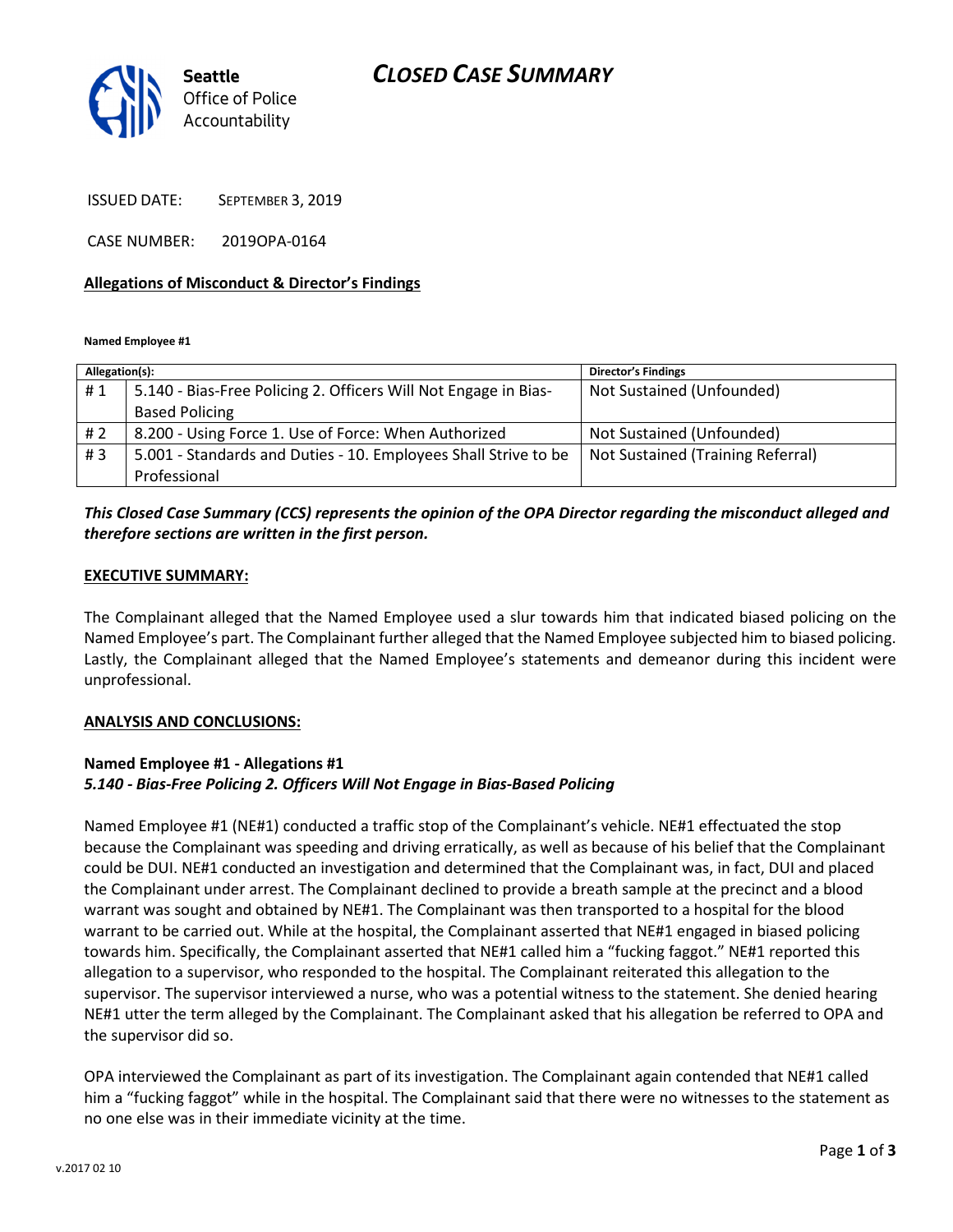# CLOSE CASE SUMMARY

OPA CASE NUMBER: 2019OPA-0164

OPA also interviewed NE#1. NE#1 denied calling the Complainant a "fucking faggot." He told OPA that the Complainant was being non-compliant while at the hospital and, out of nowhere, claimed that NE#1 used an offensive term towards him. NE#1 reported that, after making the allegation, the Complainant used the same slur to refer to NE#1.

OPA determined that there was no video of the incident, as NE#1 turned off his Department video systems when he entered the hospital. This was consistent with Department policy.

SPD policy prohibits biased policing, which it defines as "the different treatment of any person by officers motivated by any characteristic of protected classes under state, federal, and local laws as well other discernible personal characteristics of an individual." (SPD Policy 5.140.) This includes different treatment based on the race of the subject. (See id.)

When evaluating the totality of the evidence, OPA finds that there is an insufficient basis upon which to conclude that NE#1 engaged in biased policing towards the Complainant. Important to this determination was that the one identified witness to this alleged incident, a nurse at the hospital, denied hearing NE#1 use a slur towards the Complainant. In reaching this finding, OPA notes that, at least during the time that was captured on video, the Complainant was largely compliant, did not appear aggressive during the incident, and was not recorded using any other swear words or pejorative terms. That being said, and although the video does not support or contradict the Complainant's allegation, OPA finds that there is not enough evidence to meet the burden necessary to prove this allegation. As such, OPA recommends that this allegation be Not Sustained – Unfounded.

# Recommended Finding: Not Sustained (Unfounded)

# Named Employee #1 - Allegation #2 8.200 - Using Force 1. Use of Force: When Authorized

The Complainant also alleged that NE#1 used excessive force on him when NE#1 grabbed his arm hard enough to leave a bruise. The Complainant stated that this occurred when they were in the hospital. NE#1 reported that he did take hold of the Complainant's arm on several occasions. NE#1 asserted that he did so when the Complainant did not comply with his directions to enter and move within the hospital and when the Complainant began to act disruptively. NE#1 denied, however, that this constituted excessive force.

In evaluating this allegation, OPA determines that, as with Allegation #1, there is insufficient information in the record to determine that excessive force occurred. OPA finds it significant that the Complainant did not claim excessive force on the evening of the incident and did not raise that allegation until his OPA interview. With regard to the sole force that was captured on video – NE#1 grabbing the Complainant's jacket to lead him into the hospital, OPA finds that it was consistent with policy.

As such, and for the above reasons, OPA recommends that this allegation be Not Sustained – Unfounded.

# Recommended Finding: Not Sustained (Unfounded)



Seattle Office of Police Accountability